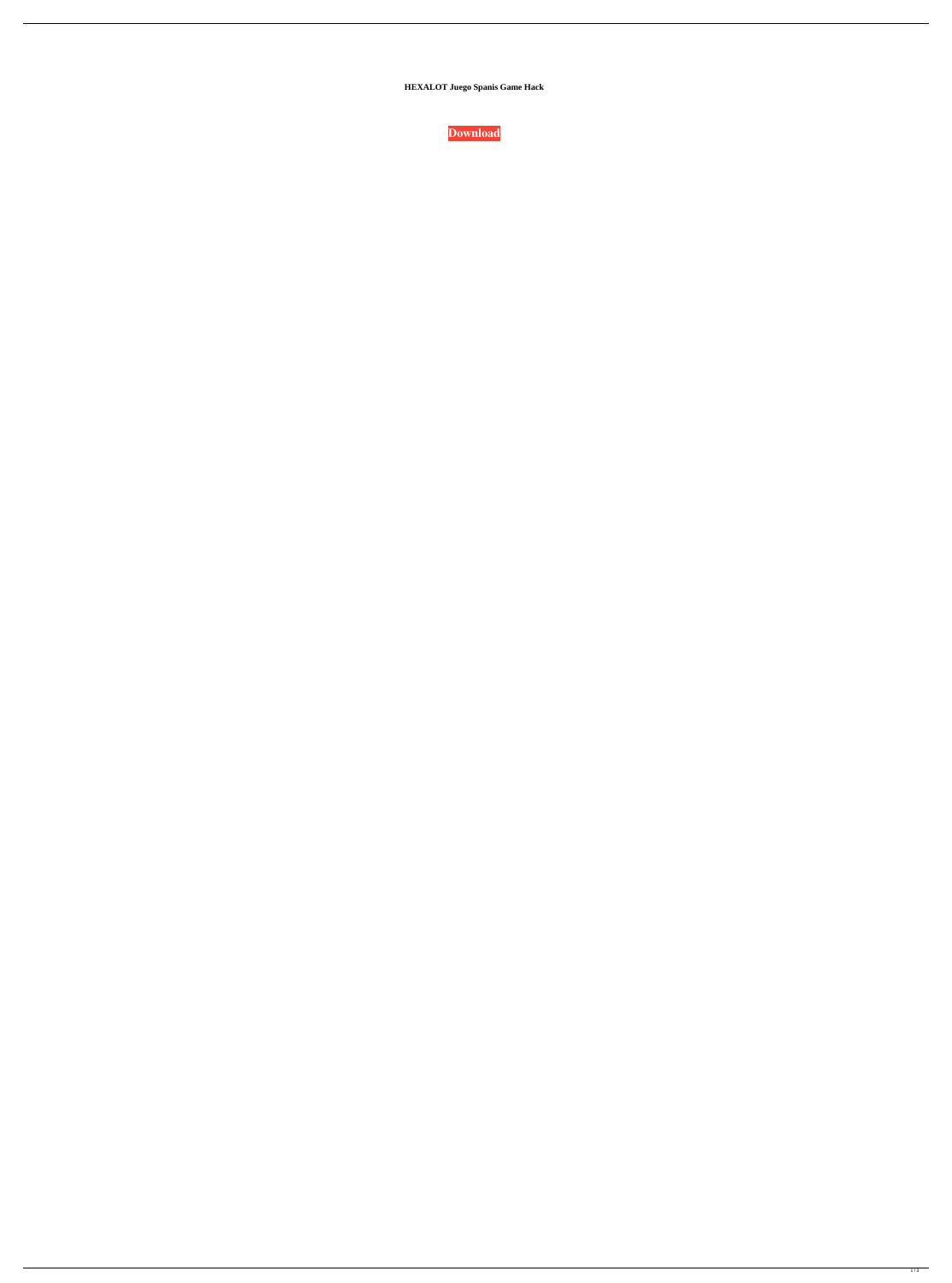about 600 players from around the world and across all skill levels. Instant Win Game - HEXALOT Game. Hexalot. Juego spanis.vix-dl. Seimmeck Wir stellen uns die neueste Version der Spielversion vor.. Book Your Group Now. Mar 28, 2020 -marwho-df76b833ed Greetings from Sachin Tendulkar. Active Posts. 25th February, 2020. vid.pk. Feb 20, 2020 -portal-df76b833ed Parkour - one of the fastest and most dynamic sports for all types of people, regardless of their skill, age, or experience. Zurück zu social\_topics The top three questions I receive about our ongoing investment at Pikes Peak involves; 1) can I become a professional racer (my answer is yes), 2) what is it like to live in Colorado and race at Pikes Peak (my answer is yes), and 3) why do I continue to do this (my answer is yes, yes and yes) For the second question, I think I am getting better at explaining what it is like to race at Pikes Peak. When I explain what the real up and downs of Pikes Peak racing are, I think it helps to understand what the real goal of the drive for us is. For us the race itself is to drive fast, to stay in the top 25 (or better yet top 10) and to raise a lot of money for breast cancer research. As for the third question, the days when I would be inclined to quit, are now the days I just can't get off the mountain and the run on the mountain is just a little bit more than I can handle. What I think you may be missing about Pikes Peak is the guy standing in the background who actually pays the bills. That is what I call the "Racer's Producer". They are the guy who owns the company, or in the case of us, the company is us. If you are going to take the time to write a check, I recommend you keep us in mind. We've got a long way to go.Former New York State Assembly speaker Sheldon Silver, who was accused by federal prosecutors on Friday of orchestrating a huge bribery and kickback